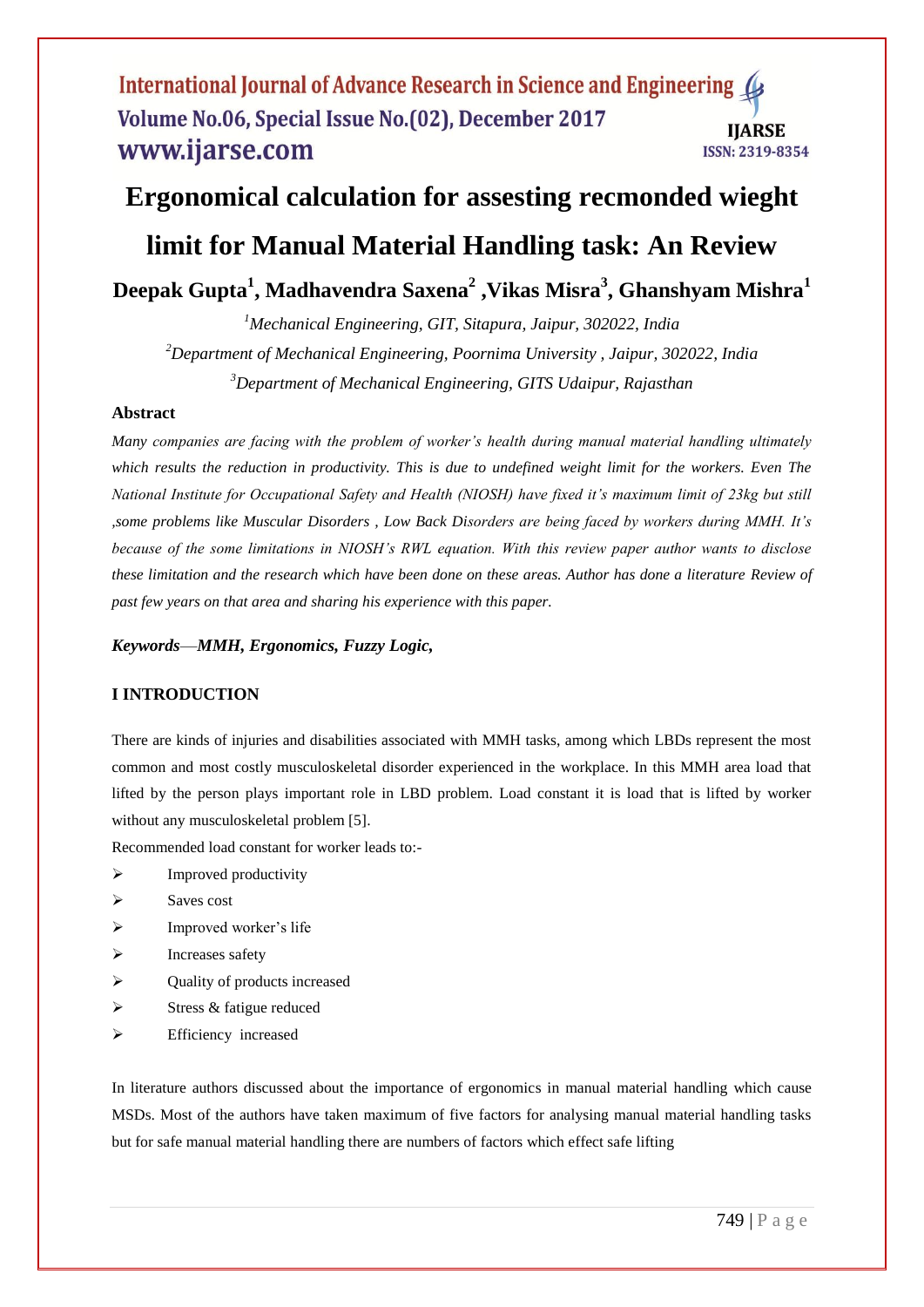In the latest ISO draft, the acceptable weight for non-repetitive lifting is less than 25 kg under ideal circumstances [3]. The limits could vary ranged from 20 kg to 100 kg for adult male while considering different lifting conditions (ILO, 1990)[1][2][3]. There was a tendency in legislation to reduce the limit for further reducing the risk of low back injury. The original NIOSH equation included four lifting factors and a load constant of 40 kg, whereas the revised equation added two more multiplier and reduced the load constant to 23 kg. But this can vary according to many other factors like workers age, strength and the method of lifting like on head or on shoulders etc[2][3].

### **II FACTORS FOR ANALYSING MANUAL MATERIAL HANDLING TASKS**

These following factor should considered while evaluating LC and RWL for worker, but on literature reviewing authors found that only 3-5 maximum factors had been considered by past researchers. But in actual these all factors are responsible directly or indirectly for worker's health injury during MMH job [3][5][8][9].

- 1. Hazardous movements or postures (e.g., twisting, extended bending and reaching)
- 2. Anthropometry
- 3. Environmental factors include:
- **Temperature**
- Relative humidity
- **Lighting**
- Noise
- Time constraints (e.g., machine–paced work or deadline pressures)
- 4. Weight lifted
- 5. Lifted Height
- 6. Distance moved
- 7. Frequency
- 8. Coupling type
- 9. Absent or inappropriate handles,
- 10. extended periods of time
- 11. physical conditions such as
- **Obstacles**
- floor surfaces (e.g., slippery, uneven or damaged)

#### **III LITERATURE REVIEW**

#### A.

*Authors:* Ganesh Pal Singh Jadon & Manish Kumar Sagar *Journal:* IJERT *Year:* 2012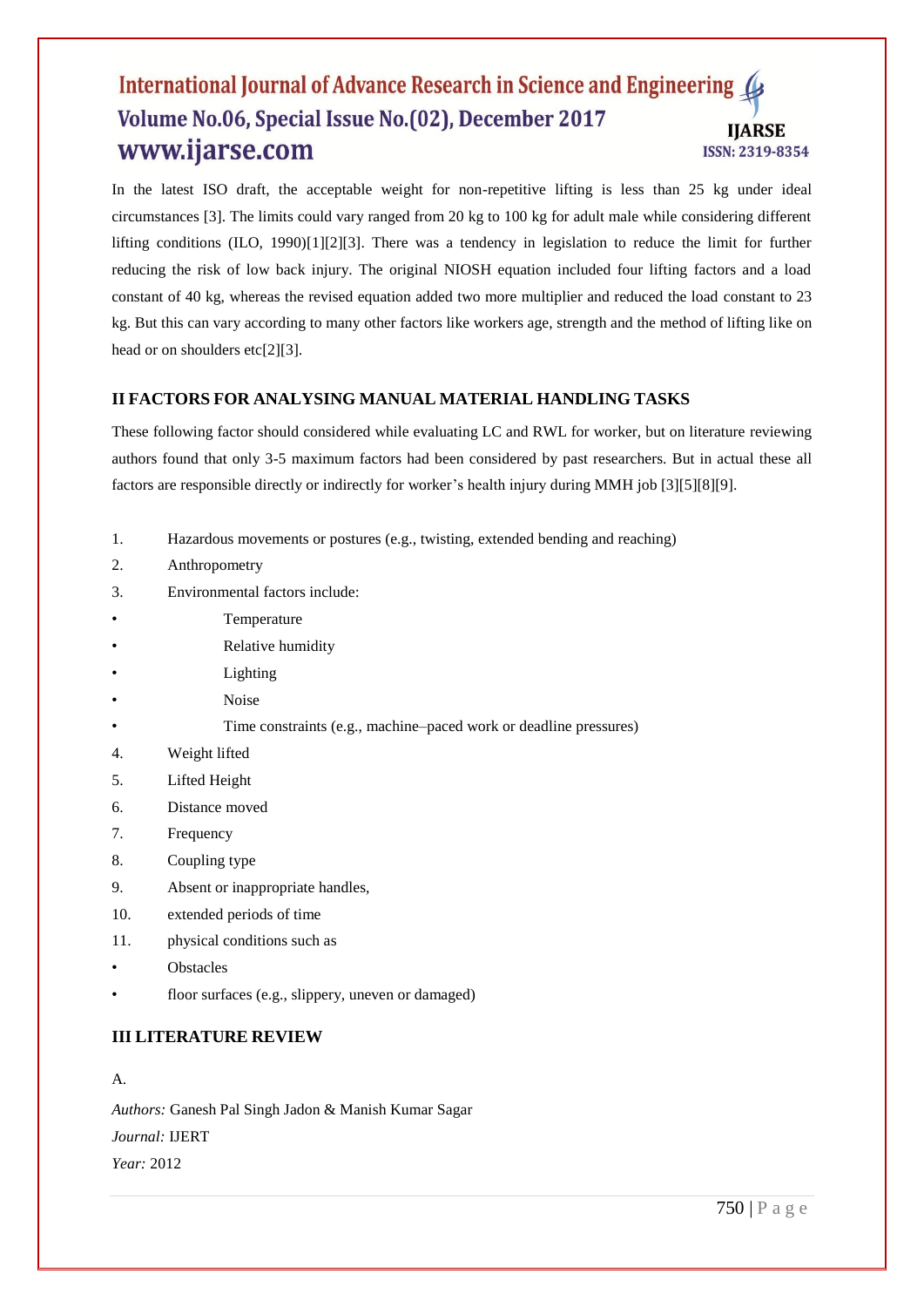*Title:* Evaluation of Load Constant of Worker in Industry by Using A Fuzzy Logic Approach *Factor Considered:* Age, Height, Weight, Strength B. *Authors:* Ajay Bangar, &Vikrant Joshi, Neetu & K.C.Arora *Journal:* IJMIE *Year:* 2011 *Title:* Analysis of Recommended Weight Limit to Mitigate the Lower Back Pain in Manual Material Handling Task *Factor Considered:* Age, Capacity, C. *Authors:* André Plamondon & Christian Larivière *Journal:* Ergonomics, Taylor & Francis *Year:* 2011 *Title:* Relative importance of expertise, lifting height and weight lifted on posture and lumbar external loading during a transfer task in manual material handling *Factor Considered:* Expertise, Lifting height, Weight lifted D. *Authors:* Andre´ Plamondon *Journal:* Ergonomics, Taylor & Francis *Year:* 2010 *Title:* Biomechanical differences between expert and novice workers in a manual material Handling task *Factor Considered:* Lifting height, Load, E. *Authors:* Miguel A. Perez *Journal:* Ergonomics, Taylor & Francis *Year:* 2008 *Title:* A neural network model for predicting postures during non-repetitive manual materials handling tasks *Factor Considered:* 41 anthropometric and strength characteristics F. *Authors:* Isabel L. Nunes *Journal:* The Ergonomics Open Journal *Year:* 2010, *3,* 38-48 *Title:* Handling Human-Centered Systems Uncertainty Using Fuzzy Logics – A Review G. *Authors:* Danijela Tadic, Marko Djapan, Mirjana Misita, Miladin Stefanovic, Dragan D. Milanovic. *Journal:* International Journal of Occupational Safety and Ergonomics (JOSE) *Year:* 2012 Vol. 18, 2 .115-126 *Title:* A Fuzzy Model for Assessing Risk of Occupational Safety in the Processing Industry.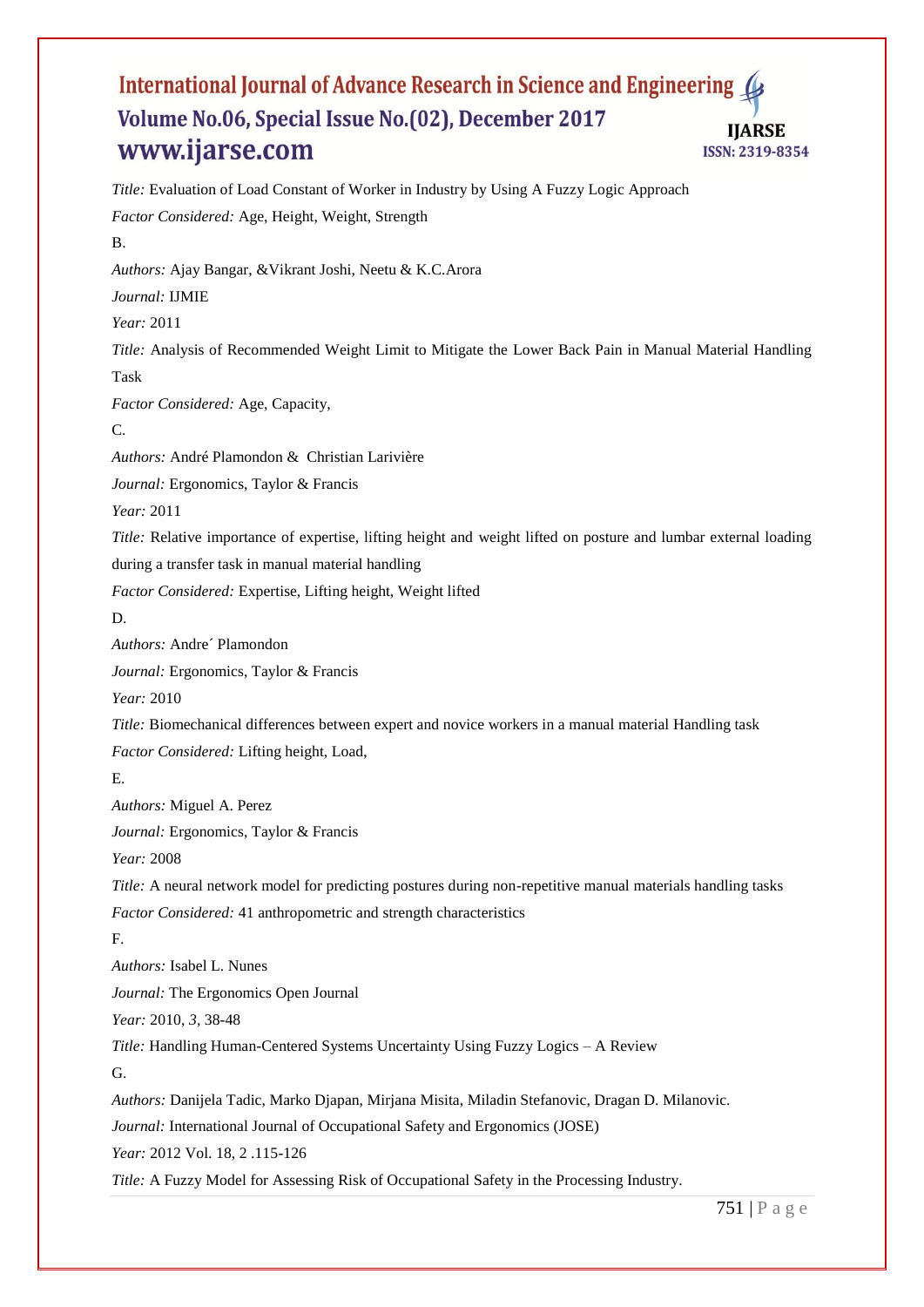*Factor Considered:* Uneven or Slippery Surface, Carrying Loads, Frequency, Biological Hazards It's clear by above literatures that some gap is still vacant among the factors which must be noticed in determining the actual RWL. Except these literatures many other are place on references of this paper.

## **IV REVISED NIOSH EQUATION FOR THE DESIGN AND EVALUATION OF MANUAL LIFTING TASKS**

*Recommended Weight Limit (RWL):* The RWL is the principal product of the revised NIOSH lifting equation. The RWL is defined for a specific set of task conditions as the weight of the load that nearly all healthy workers could perform over a substantial period of time (e.g., up to 8 hours) without an increased risk of developing lifting-related LBP. By healthy workers, mean workers who are free of adverse health conditions that would increase their risk of musculoskeletal injury[7].

The RWL is defined by the following equation:[2][3]

 $RWL = LC \times HM \times VM \times DM \times AM \times FM \times CM$ 

- $\triangleright$  LOAD CONSTANT (LC)
- HORIZONTAL MULTIPLIER (HM)
- $\triangleright$  VERTICAL MULTIPLIER (VM)
- $\triangleright$  DISTANCE MULTIPLIER (DM)
- ASYMMETRIC MULTIPLIER (AM)
- **FREQUENCY MULTIPLIER (FM)**
- $\triangleright$  COUPLING MULTIPLIER (CM)



Point of projection from mid-point between ankles and center point of object at start or end of lift

**Fig. 1 TA (trunk angle), Fig. 2 top view for angle of Asymmetry Multiplier (AM)**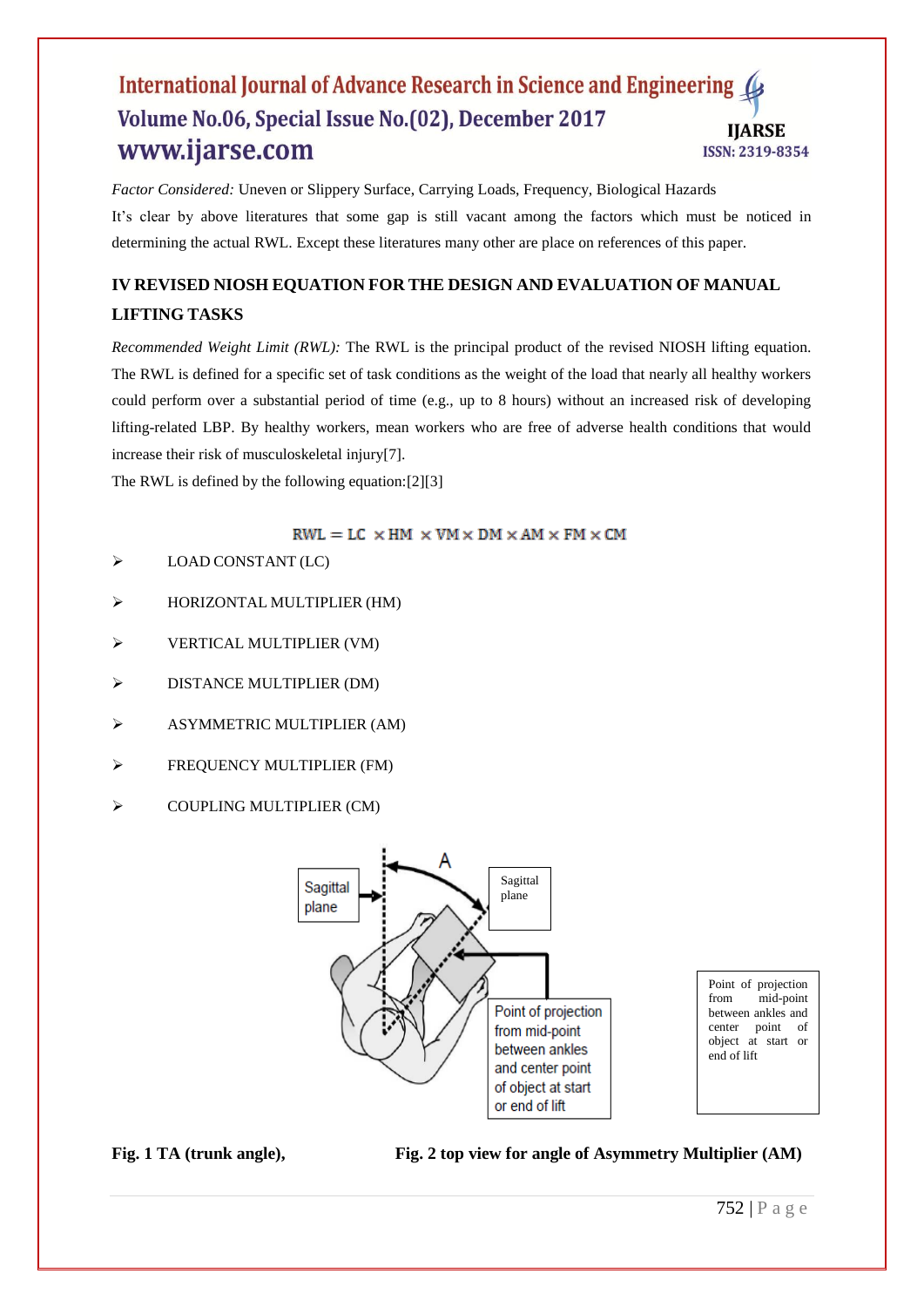H (Horizontal distance from the load to the ankles) and V (vertical distance from the load to the floor)  $Wt_{LD}$  and  $W_{\text{t}_{\text{CM}}}$  (weight of the load and upper body mass respectively),  $MA_{\text{LD}}$  and  $MA_{\text{CM}}$  (horizontal moment arm with load and upper body Centre of mass, respectively)

### **V LIMITAIONS OF NIOSH'S EQUATION**

The following list identifies a set of work conditions in which the application of the lifting equation could either under- or overestimated the extent of Physical stress associated with a particular work-related activity.[2][3]



**Fig. 3 Distance location of V, D, H.**

1. The revised NIOSH lifting equation is based on the assumption that manual handling activities other than lifting are minimal and do not require significant energy expenditure, especially when repetitive lifting tasks are performed. Examples of non-lifting tasks include holding, pushing, pulling, carrying, waking, and climbing. If such non-lifting activities account for more than about 10% of the total worker activity, then then of worker's energy expenditures and/or heart rate may be required to assess the metabolic demands of the different tasks.

2. The revised lifting equation does not inc1ude task factors to account for unpredicted conditions, such as unexpectedly heavy loads, slips, or falls. Additional biomechanical analyses may be required to assess the physical stress on joints that occur from traumatic incidents. Moreover, if the environment is unfavourable (e.g, temperature or humidity significantly outside the comfort range)

3. The revised equation was not designed to assess tasks involving one handed lifting, lifted while seated kneeling or lifting in a constrained or restricted work space.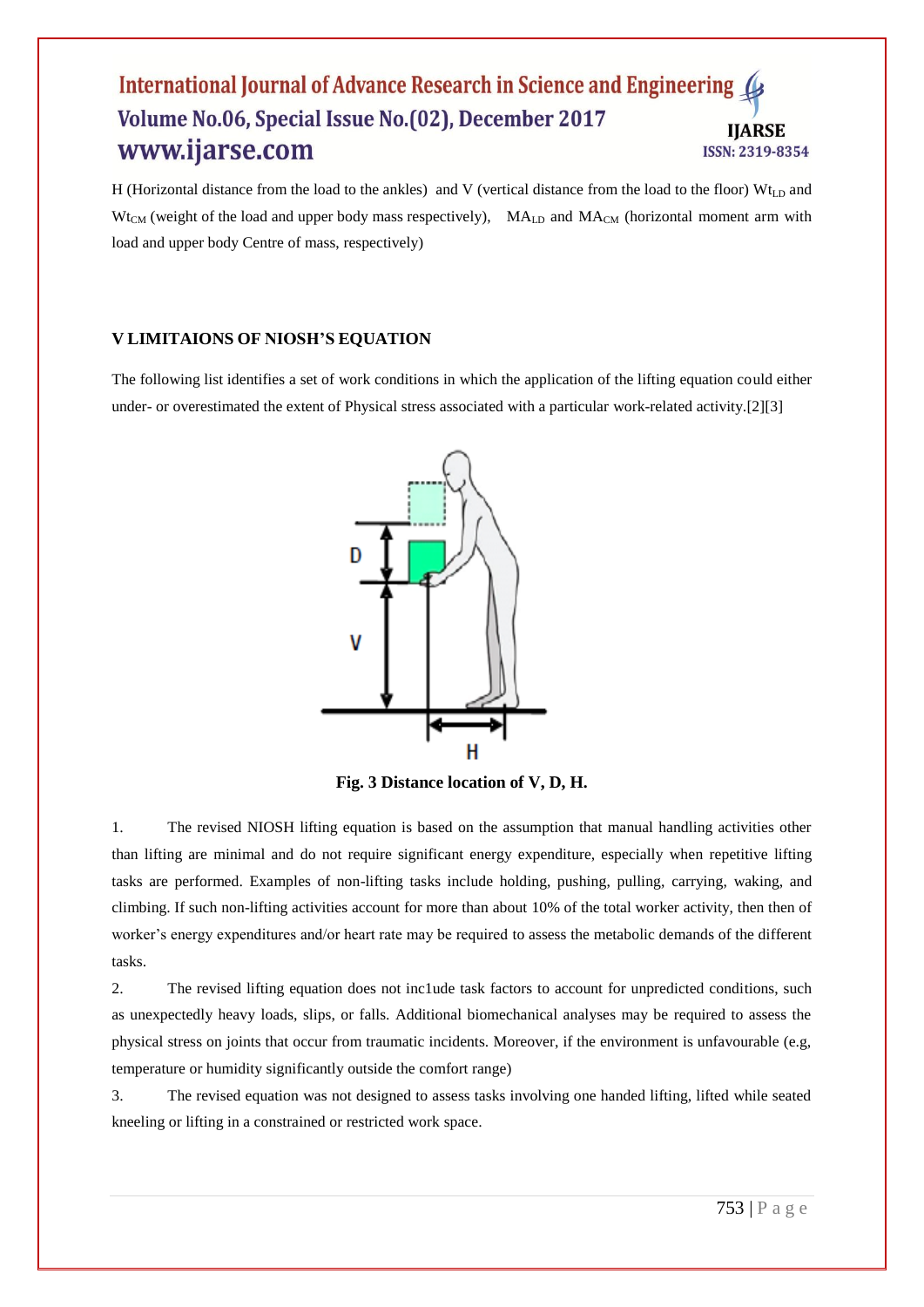4. The equation does not apply to lifting unstable loads for purpose of applying the equation; an unstable load would be defined as an object in which the location of the center of rnass varies. Significantly during the lifting activity.

5. The revised equation assumes that the worker/floor surface coupling provides at least a 0.4 (preferably 0.5) coefficient of static friction between the shoe sole and the waking surface. An adequate worker/floor surface coupling is necessary when lifting to provide a firm footing and to control accidents and injuries resulting from foot slippage.

6. The revised lifting equation assumes that lifting and lowering tasks have the same level of risk for low back injuries (i.e. that Lifting a box from the floor to a table is as hazardous as lowering the same box from a table to the floor}. This assumption may not be true if the worker actually drops the box rather than lowering it all the way to the destination.

#### **VI CONCLUSIONS**

The review presented in this paper provided only shortcomings of the various criteria, but many of the criteria are useful, or perhaps just need to be redefined. It does not appear that MMH-related injuries will disappear soon, and the costs associated with these injuries continue to rise. There has been a tremendous amount of research conducted in the area of MMH. This research has provided numerous criteria and data that have been applied to reduce the incidence and severity of MMH-related injuries. This paper is based on the literature review of application of fuzzy logic in MMH and applications & limitations of NIOSH's RWL equation, from 1998 to 2012. Since many data regarding this theory are ill or vague that's why determining more accurate result for actual RWL is very difficult task. Some approx result is possible with fuzzy logic application. Fuzzy logic best deals with uncertainty or ill data.

#### **REFERENCES**

- 1. Deepak Gupta, Anand kumar, A.Bhardwaj, G.S.Dangayach, A Pilot study for Determining the Load Constant of Lifting for Indian Population by Fuzzy Logic, National Conference on Manufacturing and Logistics Management at MNIT-Jaipur, March 8-9, 2013
- 2. T.R. Waters, Putz- V. Anderson, A. Garg, Applications manual for The revised NIOSH lifting equation, DHHS (NIOSH) Publication No. 94-110, NIOSH, Cincinnati, 1994.
- 3. NIOSH (National Institute for occupational Safety and Health) (1981), A Work Practices Guide for Manual Lifting , Technical Report No. 81-122. U.S. Department of Health and Human Services (NIOSH), Cincinnati, OH.
- 4. Adams, M. A., Mechanical testing of the spine: an appraisal of methodology, results, and conclusions, *Spine*, 20, 1995,2151 - 2156.
- 5. Ganesh Pal Singh , Evaluation of Load Constant of Worker in Industry By Using A Fuzzy Logic Approach, Manual Material Handling, Load Constant, Fuzzy Logic, *International Journal of Engineering Research & Technology (IJERT)* Vol. 1 Issue 5, July - 2012 ISSN: 2278-0181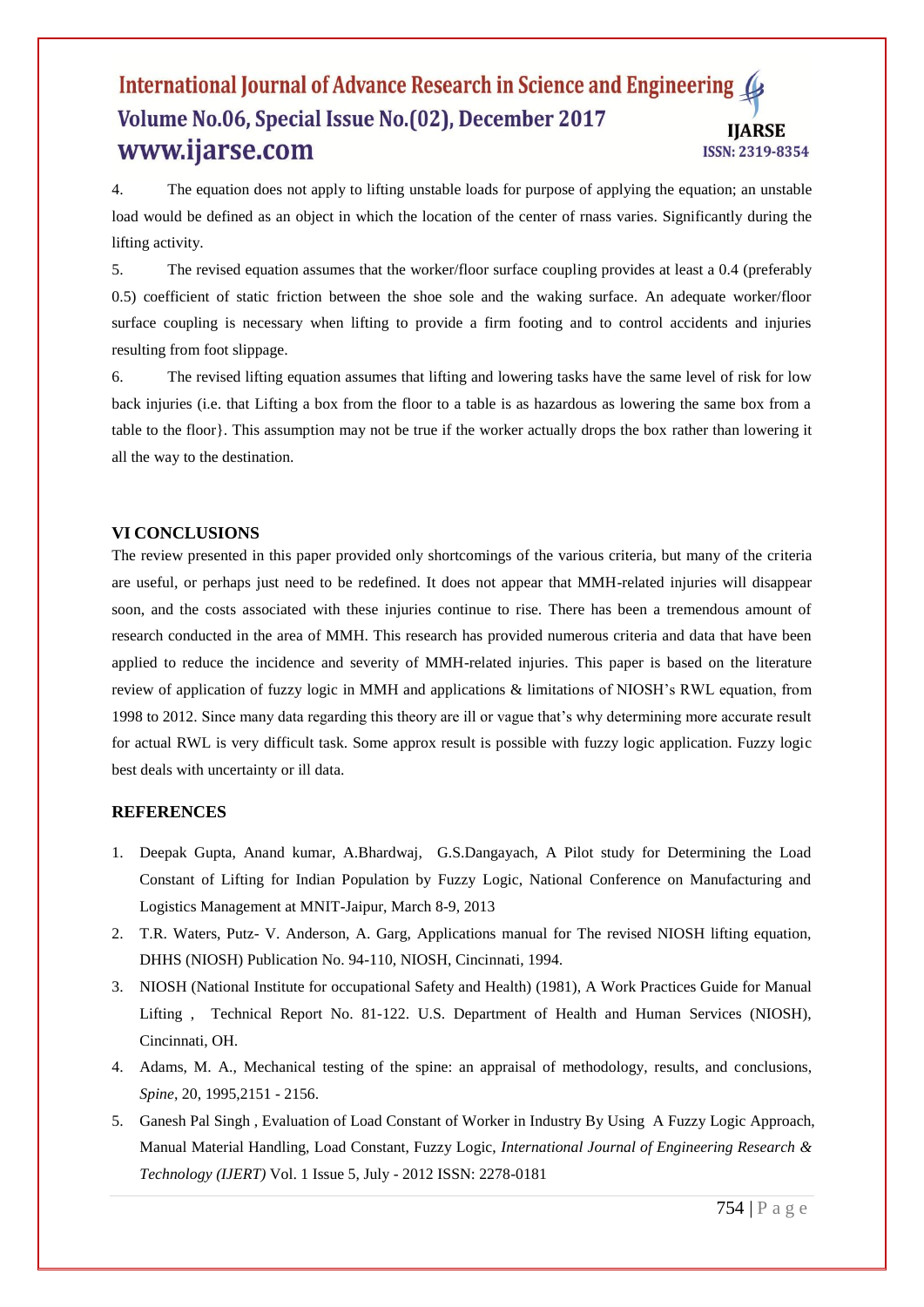- 6. Isabel L. Nunes, Handling Human-Centered Systems Uncertainty Using Fuzzy Logics A Review ,*The Ergonomics Open Journal,* 2010, 3, 38-48
- 7. Ajay Bangar, Vikrant Joshi, Neetu & K.C.Arora, Analysis of Recommended Weight Limit to Mitigate the Lower Back Pain in Manual Material Handling Task, *International Journal of Mechanical and Industrial Engineering (IJMIE)*, ISSN No. 2231 –6477, Volume-1, Issue-2, 2011
- 8. Ajay Bangar, K.C.Arora, Neetu & Ranjeet Pratap Singh Chauhan, Evaluation of Acceptable Weight of Bag For Students in School: A Fuzzy Logic Approach, *International Journal of Mechanical and Industrial Engineering (IJMIE),* ISSN No. 2231 –6477, Vol-1, Issue-4, 2012
- 9. Andre´ Plamondona\*, Denys Denisa, Alain Delisleb, Christian Larivie`rea, Erik Salazara and the IRSST MMH research group, Biomechanical differences between expert and novice workers in a manual material handling task*, Ergonomics ,Taylor & Francis,* Vol. 53, No. 10, October 2010, 1239–1253
- 10. André Plamondon , Christian Larivière , Alain Delisle , Denys Denis & Denis Gagnon , Relative importance of expertise, lifting height and weight lifted on posture and lumbar external loading during a transfer task in manual material handling, *Ergonomics, Taylor & Francis,*Vol. 55, No. 1, January 2012, 87– 102
- 11. Miguel A. Perez & Maury A. Nussbaum, A neural network model for predicting postures during nonrepetitive manual materials handling tasks. *Ergonomics, Taylor & Francis,* Vol. 51, No. 10, October 2008, 1549–1564
- 12. A. Grieco, E. Occhipinti, D. Colombini & G.Molteni, Manual handling of laos: the point of view of expert involved in the application of EC Directive 90/269, *Ergonomics, Taylor & Francis,*10nov 2010,vol.40, 1035-1056
- 13. Danijela Tadic, Marko Djapan, Mirjana Misita, Miladin Stefanovic, Dragan D. Milanovic., A Fuzzy Model for Assessing Risk of Occupational Safety in the Processing Industry. *International Journal of Occupational Safety and Ergonomics (JOSE),* 2012 Vol. 18, 2 .115-126.
- 14. Patrik G., Dempsey & Lobat Hashemi, Analysis of worker's compensation claims associated woth manual material handling, *Ergonomics, Taylor & Francis,* 1999, 42, 1,183-195.
- 15. A.Mital, Analysis of multiple activity manual material handeling tasks using a guide to manual material handeling, *Ergonomics, Taylor & Francis,*1999,42,1,246-257
- 16. K.A. Khalaf, M. Parnianpour, P.J. Sparto & K. Barin, Determining of the effect of lift characteristics on dynamics performance profile during manual material handling tasks, *Ergonomics, Taylor & Francis,*1999,42,1,126-145.
- 17. M.M.Ayoubt & Patrick G. Dempsey, The psychophysical approach to manual materials handeling tasks design, *Ergonomics, Taylor & Francis,* 1999, 42, 1, 17-31.
- 18. Patrick G. Dempsey , A critical review of biomechanical , epidemiological, physiological and psychophysical criteria for designing manual materials handling tasks, *Ergonomics, Taylor & Francis,*1998,41, 1, 73-88.
- 19. Miguel A. Perez, Maury A., Nussbaum, A neural network model for predicting postures during nonrepetitive manual materials handling tasks. *Ergonomics, Taylor & Francis,* 2008, 51, 10, 1549-1564.